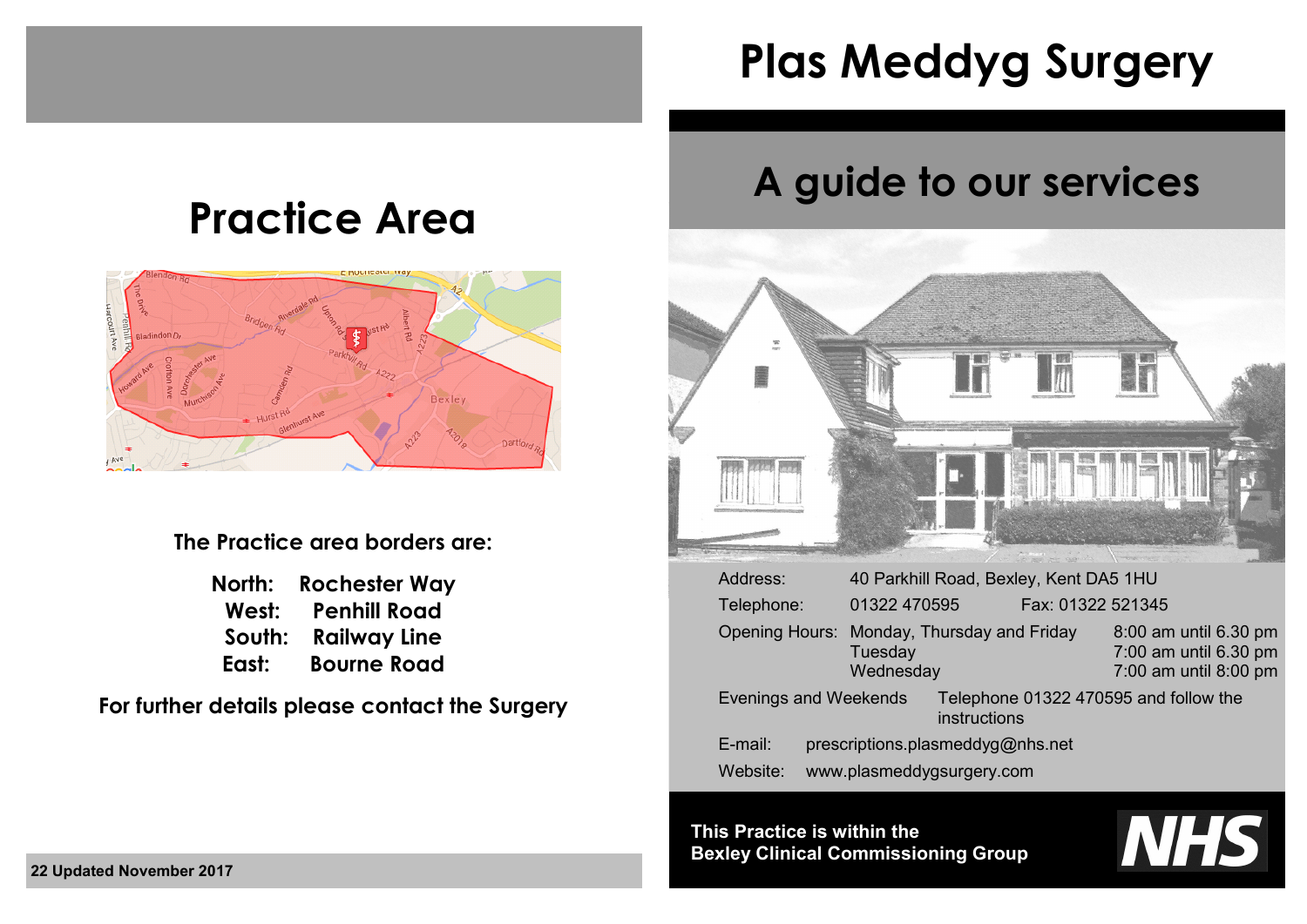## **WELCOME TO PLAS MEDDYG SURGERY**

Plas Meddyg Surgery is a long established group practice, serving the local community in and around Bexley Village in Kent. The premises were extended and refurbished in 1997 greatly improving the facilities available to our patients, including a disabled toilet and suitable access for disabled patients. We also added three more clinical rooms in 2010.

Our Practice team consists of four GPs, two Nurses and a Healthcare Assistant as well as our Practice Manager, Reception and Administration staff.

We offer a full general practice service and run specialist clinics for children and pregnant women, diabetes and asthma sufferers and for patients needing minor surgery.

At Plas Meddyg Surgery we aim to treat our patients promptly, courteously and in complete confidence. We feel that it is important that you know who you are speaking to so our Practice Team wear a name badge and identify themselves on the telephone.

Plas Meddyg is a Training practice, which means that doctors wanting to enter general practice spend time with us to gain the experience they need to become family Doctors.

This leaflet is for both existing and new patients and those considering registering with us. It tells you about our services, how to access them and some general information about how our Practice operates.

The Surgery is located in the area covered by NHS Bexley Clinical Commissioning Group whose address is 2 Watling Street, Bexleyheath, Kent DA6 7AT. Telephone no: **0208 298 6000.**

## **USEFUL NUMBERS**

## **Hospitals**

| Queen Mary's Hospital            | 0208 302 2678 |
|----------------------------------|---------------|
| Queen Elizabeth                  | 0208 836 6000 |
| <b>Princess Royal University</b> | 01689863000   |
| Darent Valley Hospital           | 01322 428100  |
| <b>Blackheath</b>                | 0208 318 7722 |
| Fawkham Manor                    | 01474 879900  |
| <b>Chelsfield Park</b>           | 01689 877855  |
|                                  |               |

## **Local Pharmacies**

| Bourne Road | 01322 524420                                 |
|-------------|----------------------------------------------|
| Warrens     | 01322 526470                                 |
|             | (Procerintian requests can be made online on |

(Prescription requests can be made online, emailed, posted or brought in by person. We require 2 working days to process prescription requests, excluding weekends and Bank Holidays)

## **Sources of Advice & Support**

| <b>Bexley CCG</b>                 | 0208 298 6000 |
|-----------------------------------|---------------|
| Dept of Social Security           | 0208 303 7799 |
| <b>Social Services</b>            | 0208 303 7777 |
| Citizens Advice Bureau            | 0208 304 5619 |
| Samaritans                        | 0208 301 1010 |
| RELATE                            | 01322 275691  |
| <b>British Pregnancy Advisory</b> | 0207 6318962  |
| Age Concern                       | 0208 301 2552 |
| <b>MIND in Bexley</b>             | 01322 521646  |
| <b>Alcoholics Anonymous</b>       | 0207 352 3001 |
| Drug Link                         | 01322 293728  |
|                                   |               |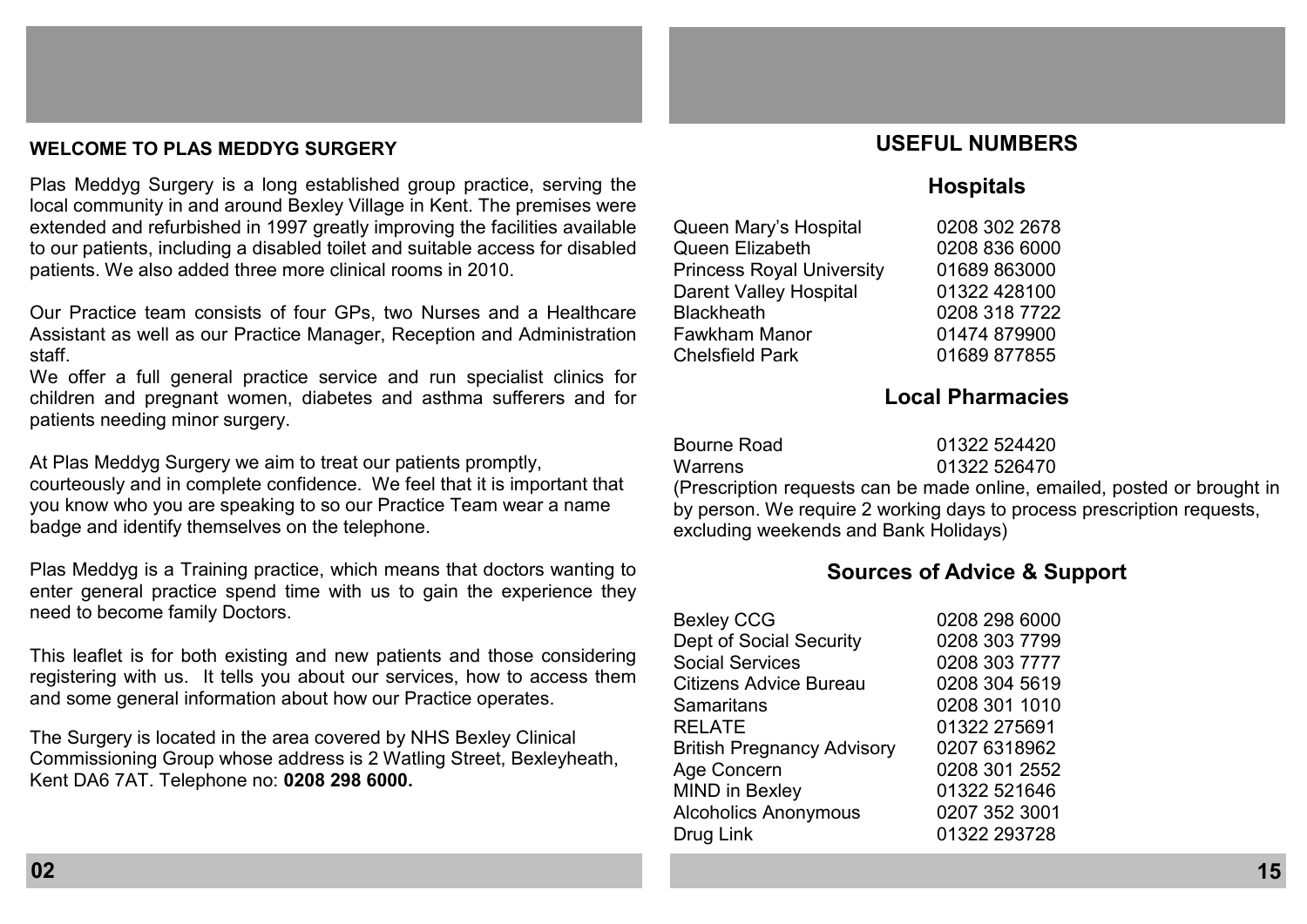## **HOW TO REGISTER AS A PATIENT**

If you would like to register as a patient at this Practice, you must reside within the Practice Area and be eligible for treatment under the NHS. You can download a registration form from our website or request one from a member of our Reception Team. You will also be asked to complete a Medical Questionnaire (which is useful as your medical records can take a while to arrive).

When you return the completed forms, you should also bring proof of your address (e.g. a recent utility bill or bank statement) and if you were not born in the UK, your passport.

Registration usually takes a few days to be completed but if you need to see a Doctor urgently, we will do our best to accommodate you.

All new patients over 5 years of age on medication will be asked to make an appointment for a New Patient Registration Medical, which includes a blood pressure check, urine analysis, height and weight measurements, immunisation check and general health advice.

#### **Patient Participation Group (PPG)**

Plas Meddyg Surgery has an active PPG who meet on a regular basis (every six to eight weeks). They represent the patients of the surgery. Information can be found on the PPG Noticeboard in the waiting room and comments/suggestions can be submitted via the white PPG suggestions mailbox in reception.

## **THE PARTNERS**

The Practice is run as a Partnership between:

**Dr Ralf Schmalhorst** M.R.C.G.P., D.F.F.P., F.F.Hom. (GP Trainer)

**Dr James Stokes** M.B.B.S. (Imperial College London)., A.I.C.S.M., M.R.C.P., M.R.C.G.P., BSc (Hons)

The partnership is not limited and neither is it a limited company.

## **SALARIED GPs:**

**Dr Sarah Bempah-Agyepong** M.B.B.S., D.R.C.O.G., M.R.C.G.P.

**Dr Christine Furness** M.D., M.R.C.G.P., D.R.C.O.G., D.F.S.R.H.

## **THE CLINICAL TEAM**

Our Nurses are:

**Sian Thomas** RGN

**Susan Grace** RGN

Our Healthcare Assistant is:

**Cynthia Hart-Jones** 

We are a training practice for new GPs.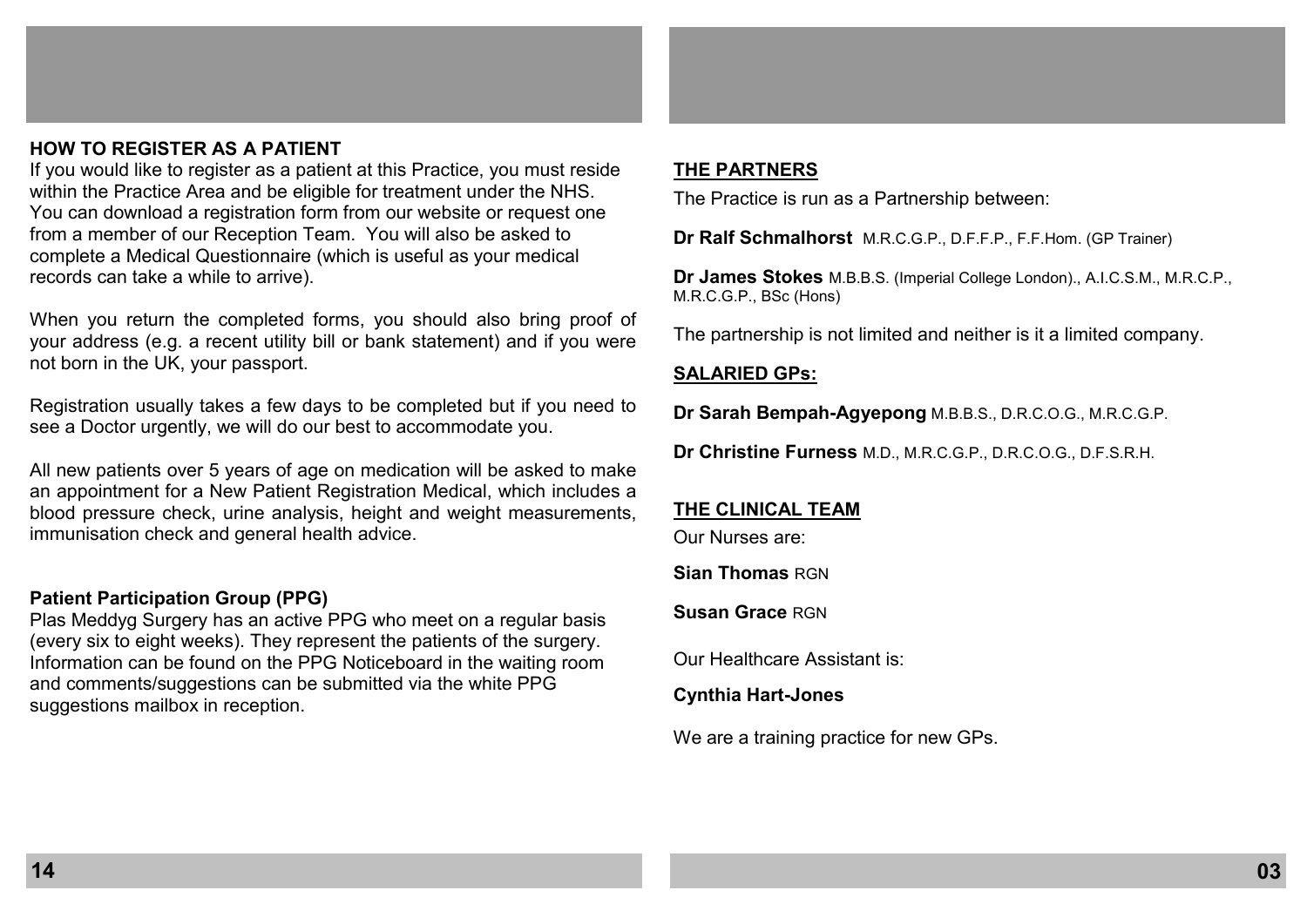## **SURGERY OPENING HOURS**

The phone lines are open from 8am-6.30pm and the Reception Team are available to make an appointment for you either by telephone or in person at the following times:

| Monday - Thursday - Friday | $8:00$ am $-6.30$ pm |
|----------------------------|----------------------|
| Tuesday                    | 7:00 am - 6.30 pm    |
| Wednesday                  | 7:00 am - 8.00 pm    |

## **Doctors' Appointments**

| Monday-Thursday-Friday | 8.30am-11.30am 3.00-6.30pm |  |
|------------------------|----------------------------|--|
| Tuesday                | 7.00am-11.30am 3.00-6.00pm |  |
| Wednesday              | 7.00am-11.30am 3.00-8.00pm |  |

You may request an appointment with a Doctor of your choice but you may have to wait slightly longer for your appointment if that Doctor is fully booked.

We also offer evening (6.30-8pm), weekend and bank holiday (8am-8pm) Doctors appointments at two special GP Hubs at Queen Mary's Hospital and Erith Hospital. These are by appointment only and are carried out by local GPs that will have access to your medical records.

When telephoning for medical attention, the Receptionist may ask for some details. They have been specially trained to make these enquiries so that we may help you in the most appropriate way.

## **APPOINTMENTS**

We endeavour to offer patients an appointment within one week. Appointments are released at 2.30pm each day for 7 days ahead and can be booked online or by contacting reception. We also offer 'commuter' clinics, by appointment only, two early mornings and one late evening. If your problem is urgent and there are no available appointments, please inform the receptionist. Our usual appointments allow 10 minutes with the doctor. Please help us by booking a 'double appointment' if you require more time or wish to consult about more than one problem. You will need to make a separate appointment for each patient who is to be seen. If you cannot keep an appointment, please let us know as soon as possible.

#### **SICKNESS CERTIFICATES**

You should *not* require a Doctor's Certificate for any illness lasting for 7 days or less. Your employer may request that you complete a Self-Certificate Form (SC1) and this is available from your employer, the Post Office, the Department for Work and Pensions or the Surgery.

For any illness lasting longer than 7 days you may have to see the Doctor to obtain a Statement of Fitness to Work and sometimes for subsequent renewals.

Should your employer require a Doctor's statement for a work absence of less than seven calendar days, the Doctors may agree to issue a Private Medical Certificate but a fee will be charged.

## **REFERRAL LETTERS**

If a patient is referred for treatment to a private Hospital, they need to collect the referral letter from the Surgery - it is not posted.

As referral letters may take up to **one week** to type, from the date the patient consulted with one of our Doctors, patients should not arrange an appointment to see a Consultant within that week as they will **not** have a referral letter to take with them.

## **VIOLENT OR ABUSIVE PATIENTS**

We aim to treat our patients courteously at all times and expect our patients to treat our staff and other patients in a similarly respectful way. We take seriously any threatening, abusive or violent behaviour against any of our staff or other persons, on the Practice Premises or to persons who cover our 'out of hours' service.

Any patients whose behaviour is considered to be abusive or discourteous will receive a written warning from the Practice and if this behaviour is repeated, we will exercise our right to have them removed from our list of patients.

If a patients behaviour is deemed to be threatening or violent, we will call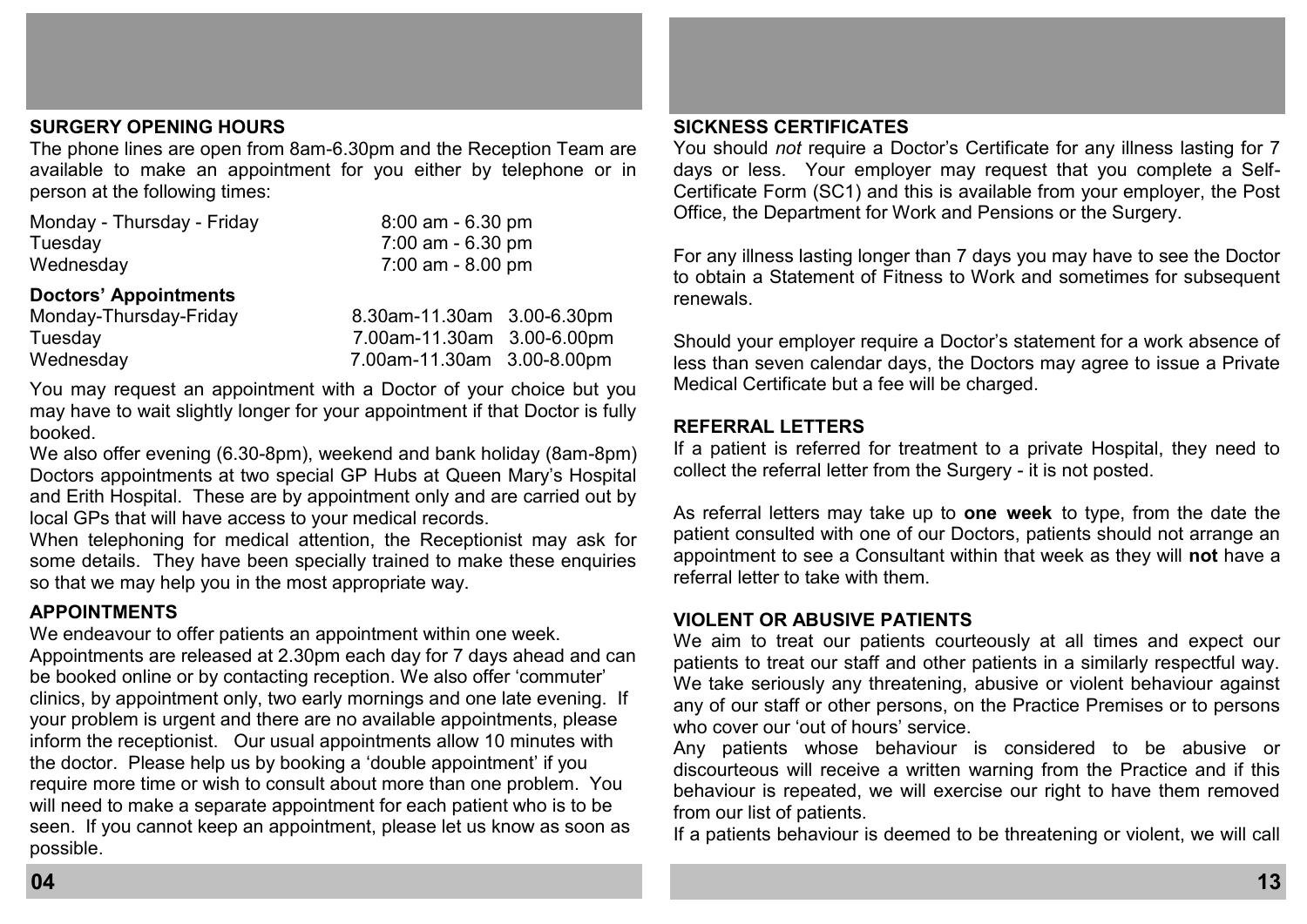## **ACCESS TO PATIENT INFORMATION**

We respect your right to privacy and keep all of your health records confidential and secure.

It is important that the NHS keeps accurate and up-to-date records about your health and treatment so that those treating you can give you the best possible care and advice. This information is only available to those involved in your care and you should never be asked for personal medical information by anybody not involved in your care.

All our records are kept on computer and your rights are also protected by the Data Protection Act 1998. Patients may request access to their medical records under this Act. If you would like to see your medical records, please contact the Practice Manager to make an appointment.

If you require copies from your medical records, the appropriate fee will be payable.

#### **EMERGENCIES**

Medical Emergencies will be dealt with as soon as possible. Always use the 01322 470595 number during Surgery hours.

When the Surgery is closed emergency cover is available by dialling **111.** When you call this service your problem will be assessed and dealt with appropriately.

Out of hours services are generally busy so please think carefully before asking to see a doctor and only do so if you genuinely cannot wait until the surgery re-opens.

In a genuine emergency you should call **999.** Chest pains and/or shortness of breath constitute an emergency.

There are no walk-in centres locally. Queen Mary's Hospital, Sidcup has an Urgent Care Centre. The nearest A&E centres are now at Darent Valley Hospital, Dartford and Queen Elizabeth Hospital, Woolwich.

#### **HOME VISITS**

Our Doctors typically see four patients in the Practice in the time it takes to do a single Home Visit. For this reason, we ask our patients to come to the practice if at all possible. However, if you are housebound or have an illness that prevents you from attending the Surgery, we will arrange to visit you at home.

**Home Visits will be carried out only when the Doctor considers that the medical condition of the patient makes this necessary. We are unable to guarantee a particular doctor will do a home visit.** 

If possible, please try to telephone before 10.30 am if you think that you may need a Home Visit.

#### **REPEAT PRESCRIPTIONS**

If you are on regular medication you may be provided with Repeat Prescriptions. You will be given a computerised slip by your Doctor who will tell you how many times you may repeat this medication before attending the Surgery again.

When you require a new supply of medication, please bring or post your slip to the Surgery or you can use the Patient Services online service. Please ask at reception for details. Your prescription can then be collected from the Surgery or from a local pharmacy who collect prescriptions from the Practice or it can be returned to you by post if you include a stamped, addressed envelope. We request 2 working days notice for a prescription.

Electronic Prescribing Service (EPS) is also available please ask at Reception for more details.

**Requests for repeat prescriptions cannot be taken over the telephone for medico-legal reasons, as errors can occur.**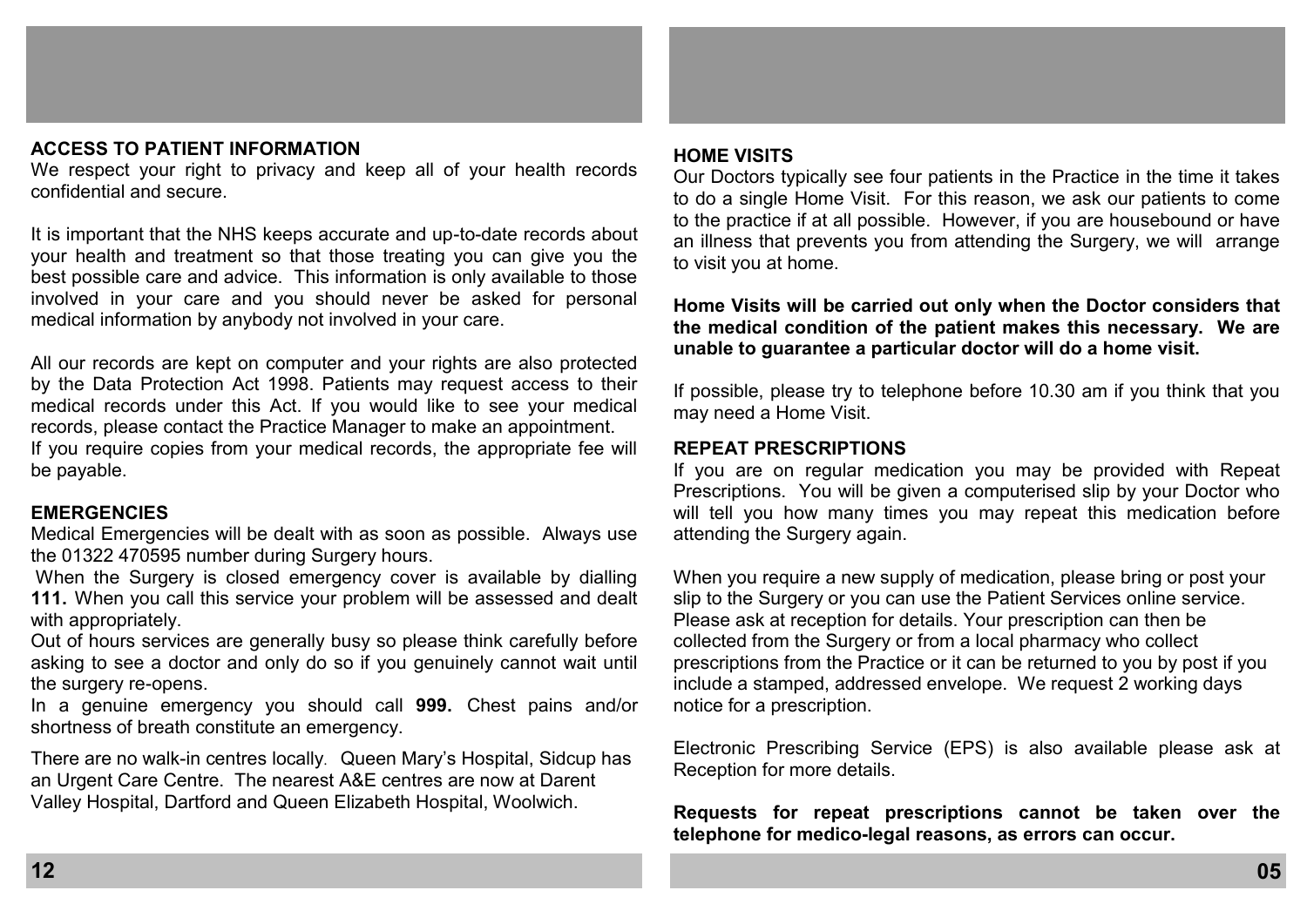#### **SERVICES AVAILABLE**

We offer an extensive range of health clinics:

#### **WELL PERSON CLINIC**

We offer this service to both men and women who would like a general check up, cholesterol testing if necessary, blood pressure and urine check and advice on lifestyle. We can also offer advice on problems related to women's health, e.g. menopause, contraception and preconception. For men, information about testicular examination can be provided. Please make an appointment with the nurse.

#### **MAMMOGRAPHY**

This is a three–yearly x-ray examination of the breast for cancer and is now done routinely for women between the age of 50-70 years in this area. You will be notified by post when your appointment is due. Women over 65 years are also eligible for routine three-yearly mammography but they must self-refer. Please ask a receptionist for the relevant form.

#### **CERVICAL SMEARS**

These are recommended at three-yearly intervals between the ages of 25 -49, and five-yearly for ages 50-65. The surgery has a recall system. If you are due a smear, please make an appointment with a nurse.

## **PATIENTS OVER 16 YEARS OF AGE**

If you have not been seen in the previous three years, you may request a medical check-up with one of our Practice Nurses.

## **OVER 75 CHECK**

If you are not already attending the Surgery for check-ups, you can book an appointment to see a nurse for an annual check-up at the Surgery. If you are housebound, this can be carried out in your home. Please telephone the Surgery to make an appointment.

## **PATIENTS WISHING TO SEE A PARTICULAR DOCTOR**

We understand that patients often build a relationship with a particular Doctor and it is your right to see the Doctor of your choice. However, you will only be able to see the Doctor of your choice if that Doctor has a vacant appointment slot, so if you insist on seeing a particular Doctor we may not be able to offer you an appointment as quickly as we would like.

#### **RESPONSIBILITIES OF THE PATIENT**

We always try to ensure that patients are seen as promptly as possible but we would request that you arrive at the Surgery in good time ahead of your appointment time. If you are considerably late for an appointment, it may result in the Doctor/Nurse not being able to see you and your having to book an appointment at another time. Likewise, if you are unable to keep an appointment for any reason, we request that you advise us of this as soon as possible in order that we may offer that appointment time to another patient.

If any patient persistently fails to attend booked appointments without letting us know, we will write to them to remind them of their responsibility to the Clinical Team and other patients and if this behaviour does not change it may result in their being removed from the Practice list.

#### **NON-NHS MEDICAL SERVICES**

Should you require a special examination or report for insurance/driving/ employment purposes or for any other reason, this can be arranged through the Reception Team. As this type of work is not an NHS service, a fee will be payable. A list of non-NHS medical services and the applicable fees is available in Reception.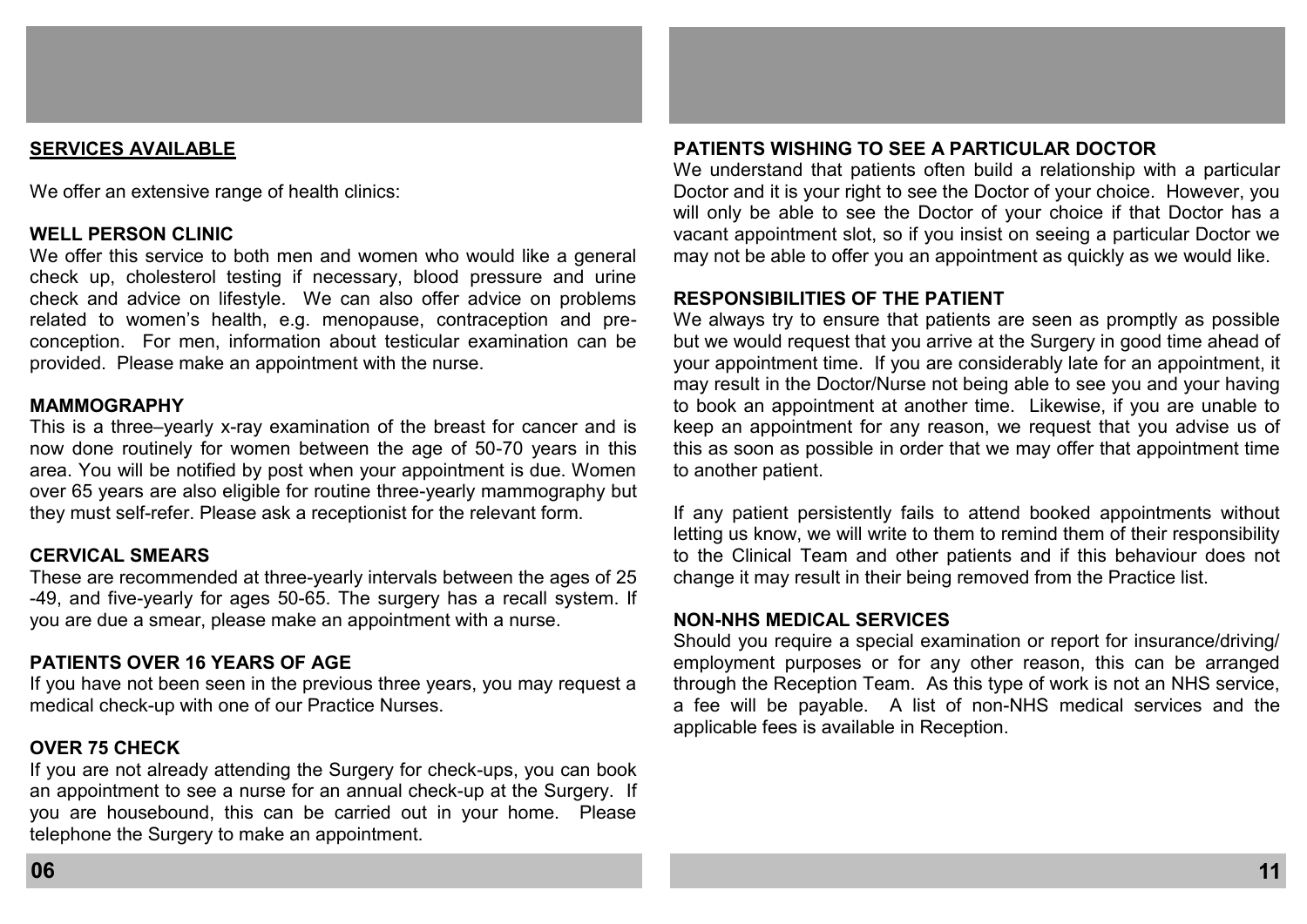## **PRACTICE COMPLAINTS PROCEDURE**

Plas Meddyg Surgery aims to give a friendly, professional service to all of our patients but if you have any concerns about any aspects of our service, please let us know. We operate a Practice-Based Complaints Procedure in accordance with the NHS Constitution.

You may advise us of your concerns by writing to the Practice Manager, Mark Burgess, or if you prefer, make an appointment to discuss your concerns.

Your complaint will be dealt with courteously and promptly and will not affect the service that you receive from the Practice. We will keep you informed about the progress of your complaint as well as the outcome.

In the majority of cases, concerns can be resolved within the Practice but if you feel we have not dealt with the issues you have raised as you would wish, you can contact the National Commissioning Board on 020 3350 4500 or email NWLCSU.CBLondonComplaints@nhs.net.

## **COMMENTS AND SUGGESTIONS**

If you have any comments or suggestions as to how we may improve our service, please write to or ask to speak to the Practice Manager.

All such suggestions will be carefully considered and you will be given feedback on the outcome of these considerations

#### **FAMILY PLANNING**

All forms of family planning are offered by the doctors and nurses. Dr Schmalhorst and Dr Christine Furness fit IUCDs (coils) and contraceptive implants. Emergency contraception is available. You need to be seen within 72 hours of unprotected intercourse.

#### CORONARY HEART CLINIC

This is for patients who have a history of heart disease and is an opportunity to check blood pressure, arrange blood tests if indicated and discuss lifestyle.

#### **SPIROMETRY CLINIC**

This clinic helps identify and diagnose the cause of breathing problems and identify the most appropriate course of treatment. Patients will be offered an appointment, if appropriate, by a doctor or nurse.

#### **SMOKING CESSATION**

We can help patients stop smoking. Please make an appointment to see our Health Care Assistant.

#### **ADULT IMMUNISATIONS**

It is important that everybody is covered for Tetanus. If you have completed a course of tetanus vaccination, it will last you for 10 years. If you have never had a tetanus injection, you will need a course of three injections. A total of five injections gives life-long immunity, unless you are travelling or have a tetanus-prone wound. Any woman planning to become pregnant should check that she is immune to German Measles by having a blood test.

## **WEIGHT MANAGEMENT**

If you have any concerns about your weight, please make a 20 minute appointment with our Health Care Assistant.